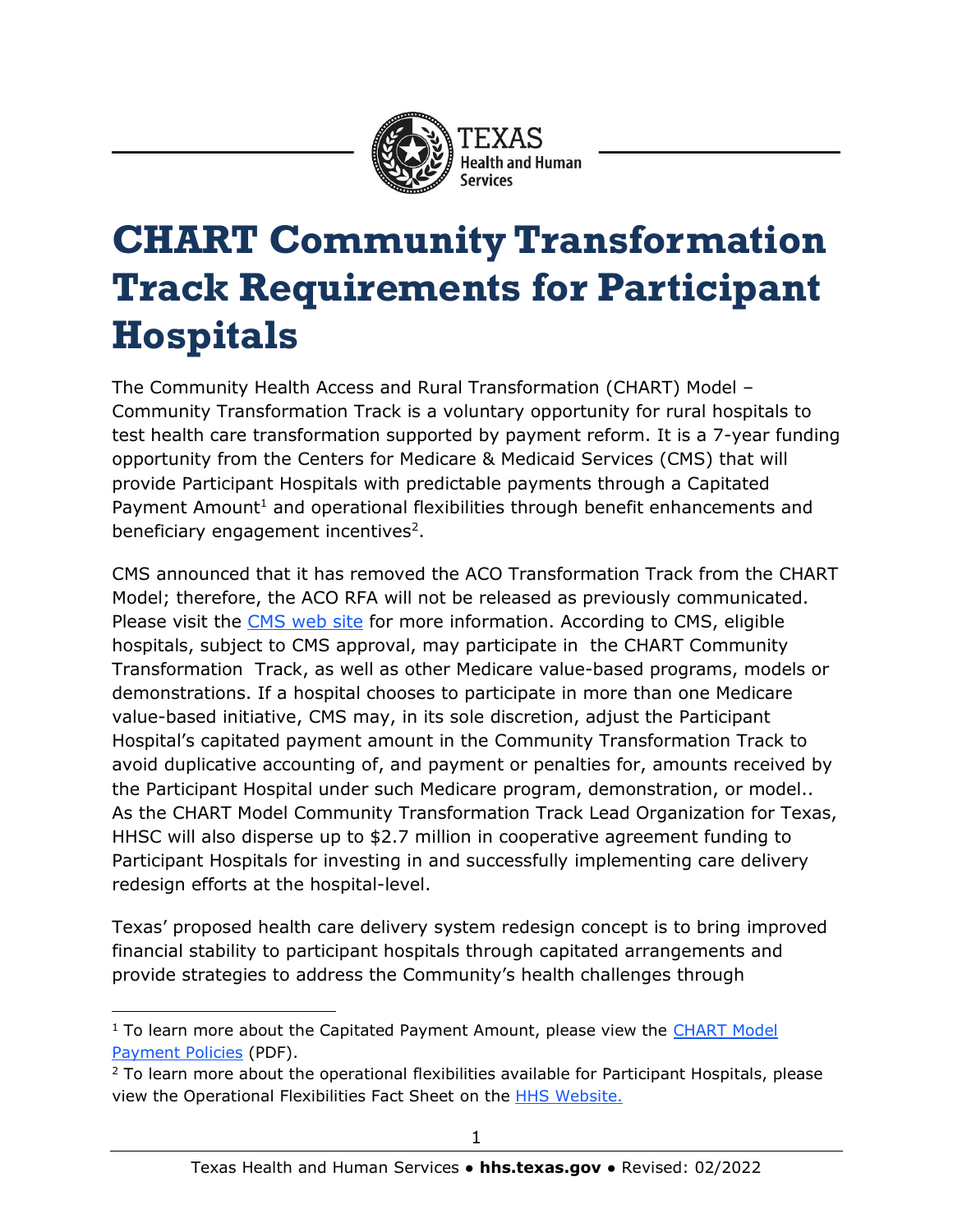telemedicine. Hospitals that participate in the CHART Model will be required to complete multiple activities and reporting requirements to achieve the goals outlined in Texas' Transformation Plan. The Transformation Plan is a detailed description of the health care delivery system redesign strategy that will be carried out under the CHART Model and will be developed by HHSC, in collaboration with Participant Hospitals. To accomplish Texas' proposed health care delivery redesign concept, and meet the requirements of the CHART Model, Participant Hospitals will be required to:

- Select one or more of the community health challenges identified in Texas' Community to address.
- Select one or more Social Determinant of Health to address that impacts the chosen community health challenge(s).
- Identify a telemedicine project to address the chosen community health challenge(s).
- Participate in an alternative payment model (APM) for Medicaid payments.
- Report on at least six performance measures for the duration of the Model (three selected by CMS and three selected by HHSC).

Each requirement is described in more detail below.

# **Community Health Challenge**

A Lead Organization's Transformation Plan is required to focus on population health disparities present in their Community. While developing its application, HHSC reviewed community needs assessments that had been conducted in prior years. The purpose of these assessments was to inform HHSC of the gaps between services and resources available as well as to identify opportunities to improve communities through health care transformation projects across the state. HHSC identified four community health challenges (CHC) in the counties of its CHART Community.

Participant Hospitals must select one of the required CHCs that it will seek to address and may select additional CHCs to address but are not required to do so.

Required community health challenges:

- 1. A lack of coordinated care.
- 2. Uncoordinated care transitions resulting in unplanned hospital readmissions.

Optional community health challenges: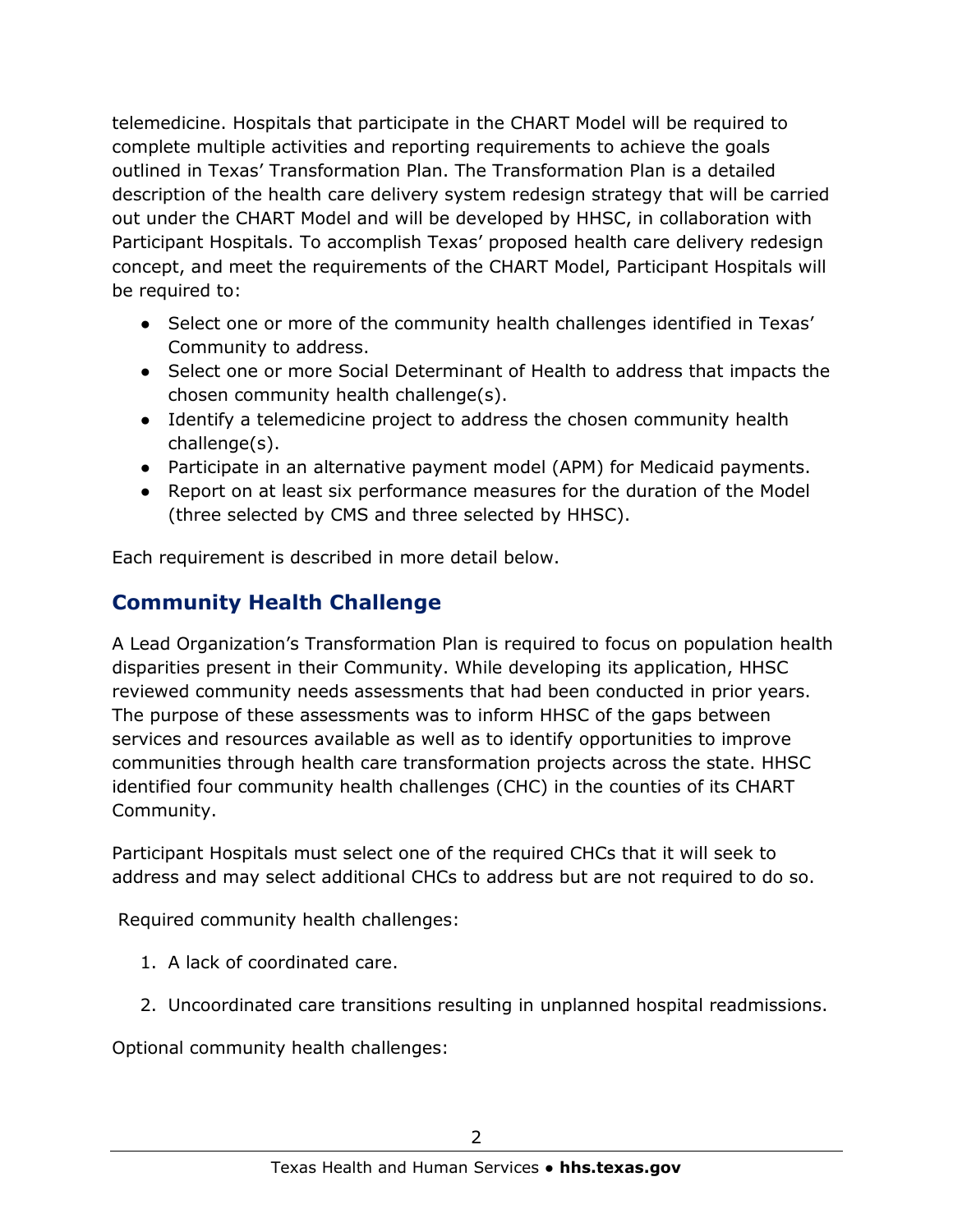- 3. Improved treatment and prevention of chronic conditions like diabetes, cardiovascular disease, and congestive heart failure.
- 4. Limited or no access to primary and specialty care.

## **Social Determinant of Health**

Participant Hospitals must also select one or more social determinant of health to address that impacts the hospital's chosen community health challenge. There are five social determinants of health to choose from.

#### **1. Healthcare:**

- a. Access to primary coverage
- b. Health insurance coverage
- c. Health literacy

#### **2. Economic stability**

- a. Poverty
- b. Employment
- c. Food Security
- d. Housing Stability

#### **3. Education**

- a. Secondary education
- b. Higher education
- c. Language and literacy
- d. Childhood development

#### **4. Social and community life**

- a. Civic Participation
- b. Discrimination
- c. Incarceration
- d. Conditions within a workplace

#### **5. Neighborhood**

- a. Quality of housing
- b. Transportation
- c. Access to Healthy Foods
- d. Water Quality
- e. Crime and Violence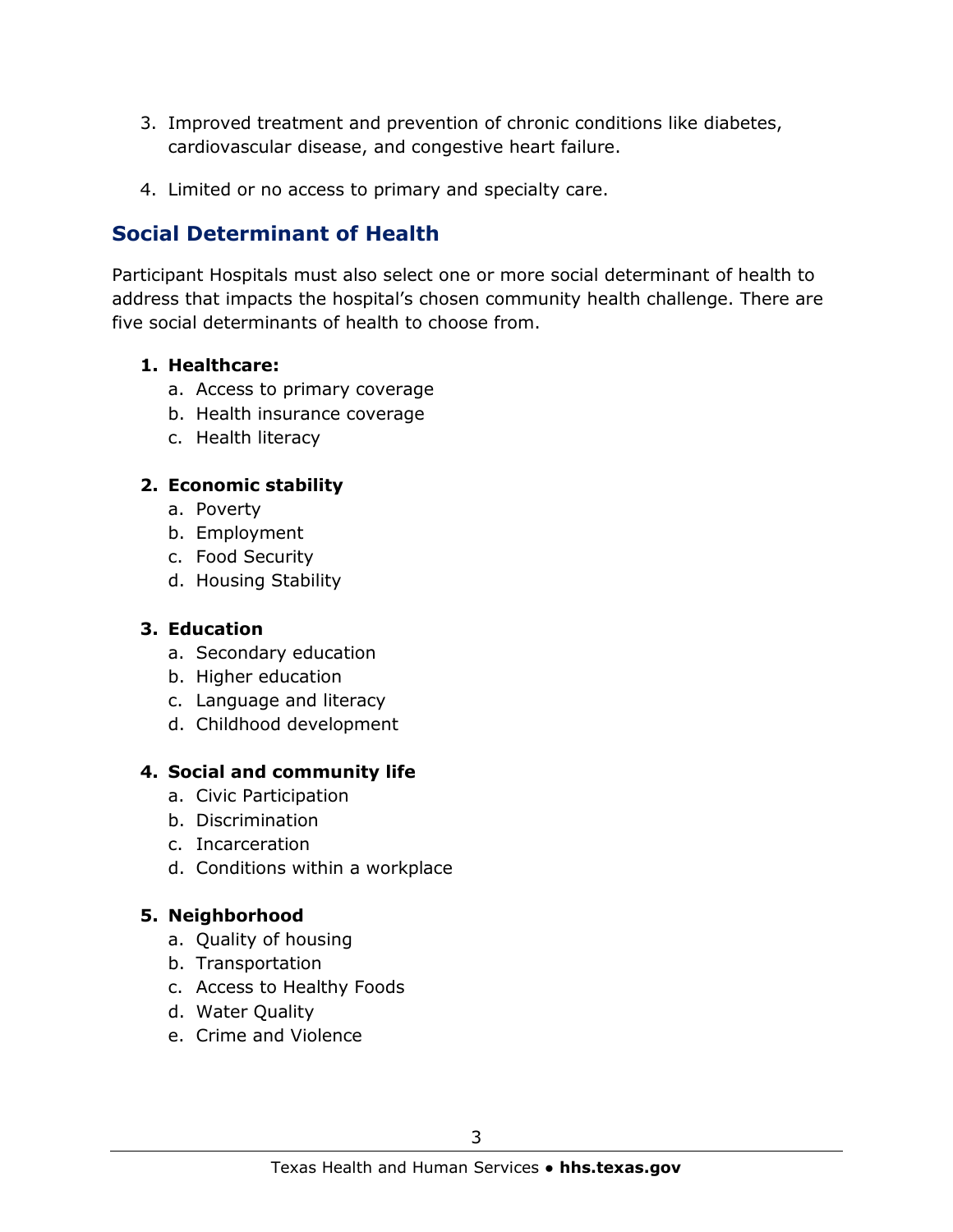# **Telemedicine Project**

Participant Hospitals must identify a telemedicine project to implement to address the hospital's chosen community health challenge(s). HHSC has identified seven telemedicine models that have been implemented in other rural areas and have demonstrated success with health challenges like the four community health challenges identified in Texas' Community. The seven telemedicine projects are included in the table below. Participant Hospitals are not required to use these models but will need to provide the rationale for its telemedicine model selection.

| <b>Telemedicine Model</b>                                                                                              | <b>Telemedicine Model Summary</b>                                                                                                                                                                                         |  |  |  |  |
|------------------------------------------------------------------------------------------------------------------------|---------------------------------------------------------------------------------------------------------------------------------------------------------------------------------------------------------------------------|--|--|--|--|
| <b>Bridges to Care Transitions-</b><br><b>Remote Home Monitoring</b><br>and Chronic Disease Self-<br><b>Management</b> | Discharged patients use remote monitoring and get<br>guidance from providers about disease self-<br>management with a special focus on behavioral health<br>wellness.                                                     |  |  |  |  |
| eResidential Facilities<br><b>Healthcare Services Access</b><br><b>Project</b>                                         | Using 2-way video, a specialized equipment, the aim is<br>to keep nursing home residents in their own facility<br>with the caregivers who know them best and to reduce<br>unnecessary hospital admissions/readmissions.   |  |  |  |  |
| <b>TelEmergency program</b>                                                                                            | Specialty trained nurse practitioners and physicians at<br>university health science center work with local doctors<br>via a telemedicine connection. The team works<br>together in real-time to care for patients in ER. |  |  |  |  |
| <b>Hospital at Home Model</b>                                                                                          | Offers patients who need to be hospitalized the option<br>of receiving hospital-level care at home for conditions<br>that can be safely treated there.                                                                    |  |  |  |  |
| <b>TeleHealth Critical Care</b>                                                                                        | Physicians and critical care nurses from a remote<br>location can monitor patients and support the local care<br>team to provide higher level of treatment locally.                                                       |  |  |  |  |
| <b>Penn Care's at Home Remote</b><br><b>Monitoring Telehealth</b><br>Program                                           | Technology enhances community partnerships and<br>coordination to remotely monitor patients with chronic<br>conditions.                                                                                                   |  |  |  |  |
| <b>Electronic Health Records</b><br><b>Platform</b>                                                                    | Using technology to improve care coordination starts<br>with a robust HIT system that allows real-time access<br>and tracking of comprehensive patient plans,<br>preferences, and service use.                            |  |  |  |  |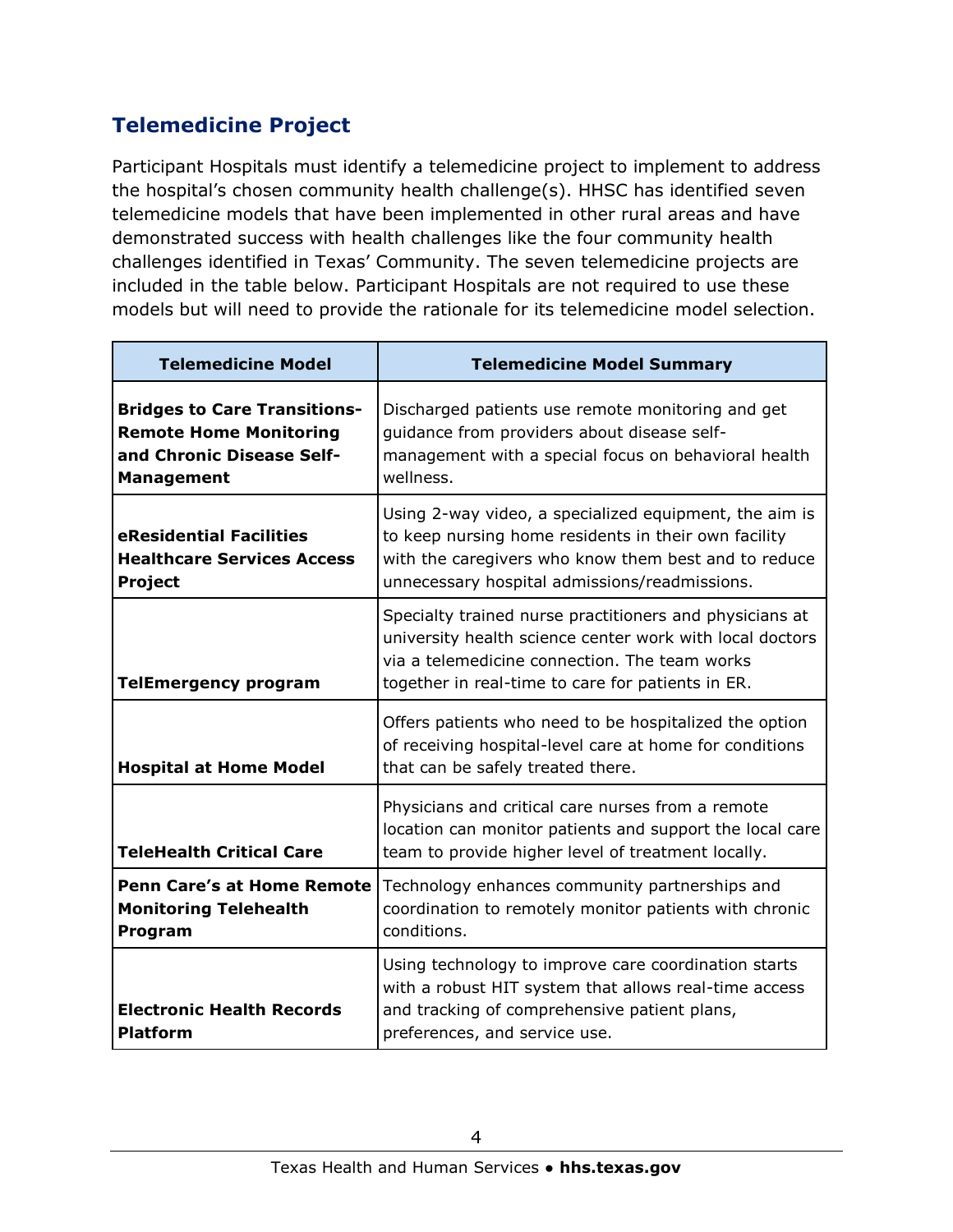## **Medicaid Alternative Payment Model**

Medicaid alignment is required under the CHART model, this means Participant Hospitals must agree to transform a percentage of their Medicaid revenue to a capitated payment arrangement through an alternative payment model (APM). By the start of calendar year 2024 (performance period 2), and for each subsequent performance period, Lead Organizations must meet certain Medicaid participation targets to demonstrate Medicaid alignment. The Medicaid participation targets are:

| <b>Performance Period</b>                                          | <b>Medicaid Participation Target</b><br>(% of aggregate eligible Medicaid revenue<br>Participant Hospitals must receive from the<br>Medicaid CPA) |  |  |  |  |
|--------------------------------------------------------------------|---------------------------------------------------------------------------------------------------------------------------------------------------|--|--|--|--|
| Performance Period 1<br>(January 1, 2023 to December 31, 2023)     | $0\%$                                                                                                                                             |  |  |  |  |
| Performance Period 2<br>(January 1, 2024 to December 31, 2024)     | 50%                                                                                                                                               |  |  |  |  |
| Performance Period 3<br>(January 1, 2025 to December 31, 2025)     | 60%                                                                                                                                               |  |  |  |  |
| Performance Period 4 - 6<br>(January 1, 2026 to December 31, 2028) | 75%                                                                                                                                               |  |  |  |  |

In the coming months, HHSC will release more information about how Medicaid participations will be met through proposed Medicaid Alternative Payment Model(s).

### **CHART Performance Measures**

 $\overline{a}$ 

Lead Organizations and Participant Hospitals are required to report on certain CHART quality measures for the duration of the Model. Three measures were selected by CMS and the remaining measures are selected by the Lead Organization. HHSC as the Lead Organization will select at least one additional quality domain (Substance Use, Maternal Health, or Prevention) and will be required, along with the Participant Hospitals, to report on the measures associated with the domain. CMS has updated the CHART measures since the release of the Notice of Funding Opportunity.<sup>3</sup> The updated measures are included in the table below.

 $3$  The updated measures are included in the CMS CHART Quality Strategy Fact Sheet (PDF) distributed to Lead Organizations, which is available on the **HHS Website**.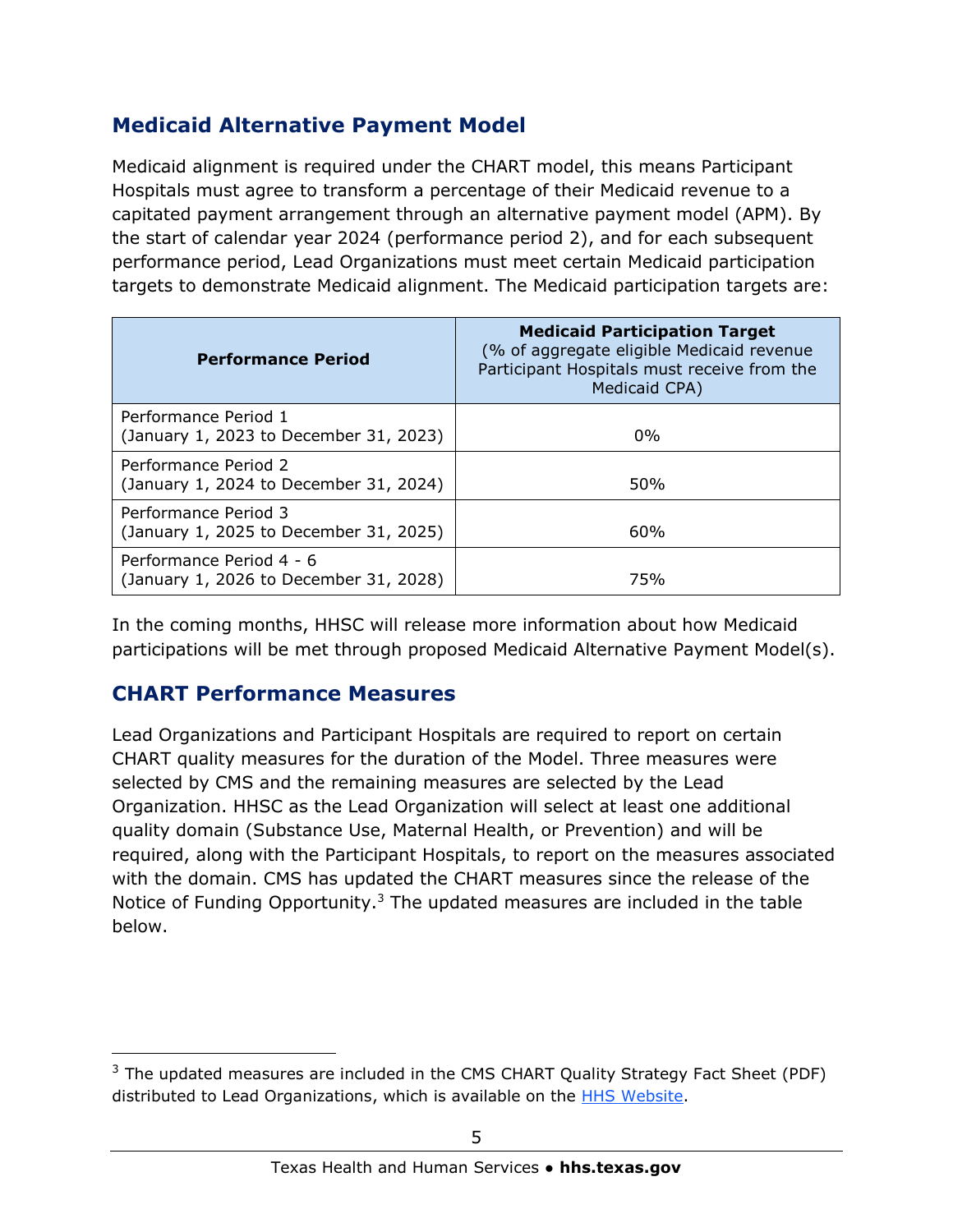| <b>Quality and</b><br><b>Population</b><br><b>Health</b><br><b>Domains</b>    | <b>Measure</b>                                                                                          | <b>Shortened</b><br><b>Name</b>  | <b>NQF ID</b>               | <b>Steward</b>                                              | <b>Type</b> | <b>Data</b><br><b>Source</b>     |
|-------------------------------------------------------------------------------|---------------------------------------------------------------------------------------------------------|----------------------------------|-----------------------------|-------------------------------------------------------------|-------------|----------------------------------|
| <b>Chronic</b><br><b>Conditions</b><br>(required)                             | Prevention<br>Quality Chronic<br>Composite<br>(Inpatient<br>avoidable chronic<br>disease<br>admissions) | <b>PQI 92</b>                    | N/A                         | Agency for<br><b>Health Care</b><br>Research<br>and Quality | Outcome     | Claims                           |
| Care<br>Coordination<br>(required)                                            | Plan All-Caused<br>Readmission                                                                          | <b>HEDIS PCR</b>                 | <b>NQF 1768</b>             | National<br>Committee<br>for Quality<br>Assurance           | Outcome     | Claims                           |
| <b>Patient</b><br><b>Experience</b><br>and<br><b>Engagement</b><br>(required) | Hospital<br>Consumer<br>Assessment of<br><b>Health Care</b><br>Providers and<br>Systems                 | <b>HCAHPS</b>                    | <b>NQF 0166</b>             | <b>CMS</b>                                                  | Outcome     | Hospital<br>Compare<br>Reporting |
| <b>Substance</b><br><b>Use</b>                                                | Pharmacotherapy<br>for Opioid Use<br>Disorder*                                                          | <b>HEDIS</b><br>POD <sup>4</sup> | <b>NQF</b><br>3400,<br>3175 | <b>National</b><br>Committee<br>for Quality<br>Assurance    | Outcome     | Claims                           |
|                                                                               | Follow up after<br>ED Visit for<br>Alcohol Use and<br>Other Drug Abuse<br>or Dependence                 | <b>FUA-HH</b>                    | <b>NWF</b><br>3488          | National<br>Committee<br>for Quality<br>Assurance           | Process     | Claims                           |
|                                                                               | Use of Opioids at<br>High Dosage in<br>Persons without<br>Cancer                                        | N/A                              | <b>NQF 2940</b>             | Pharmacy<br>Quality<br>Alliance                             | Process     | Claims                           |
| <b>Maternal</b><br><b>Health</b>                                              | Prenatal and<br>Postpartum Care                                                                         | PPC-AD                           | <b>NQF</b><br>15175         | National<br>Committee<br>for Quality<br>Assurance           | Process     | Claims                           |
|                                                                               | Prenatal and<br>Postpartum Care:<br>Timeliness of<br><b>Prenatal Care</b>                               | PPC-CH                           | <b>NQF</b><br>15176         | National<br>Committee<br>for Quality<br>Assurance           | Process     | Claims                           |

<sup>&</sup>lt;sup>4</sup> HEDIS POD includes a combined rate from two NQF-endorsed measures.

j

 $5$  This measure is no longer endorsed by NQF.

 $6$  This measure is no longer endorsed by NQF.